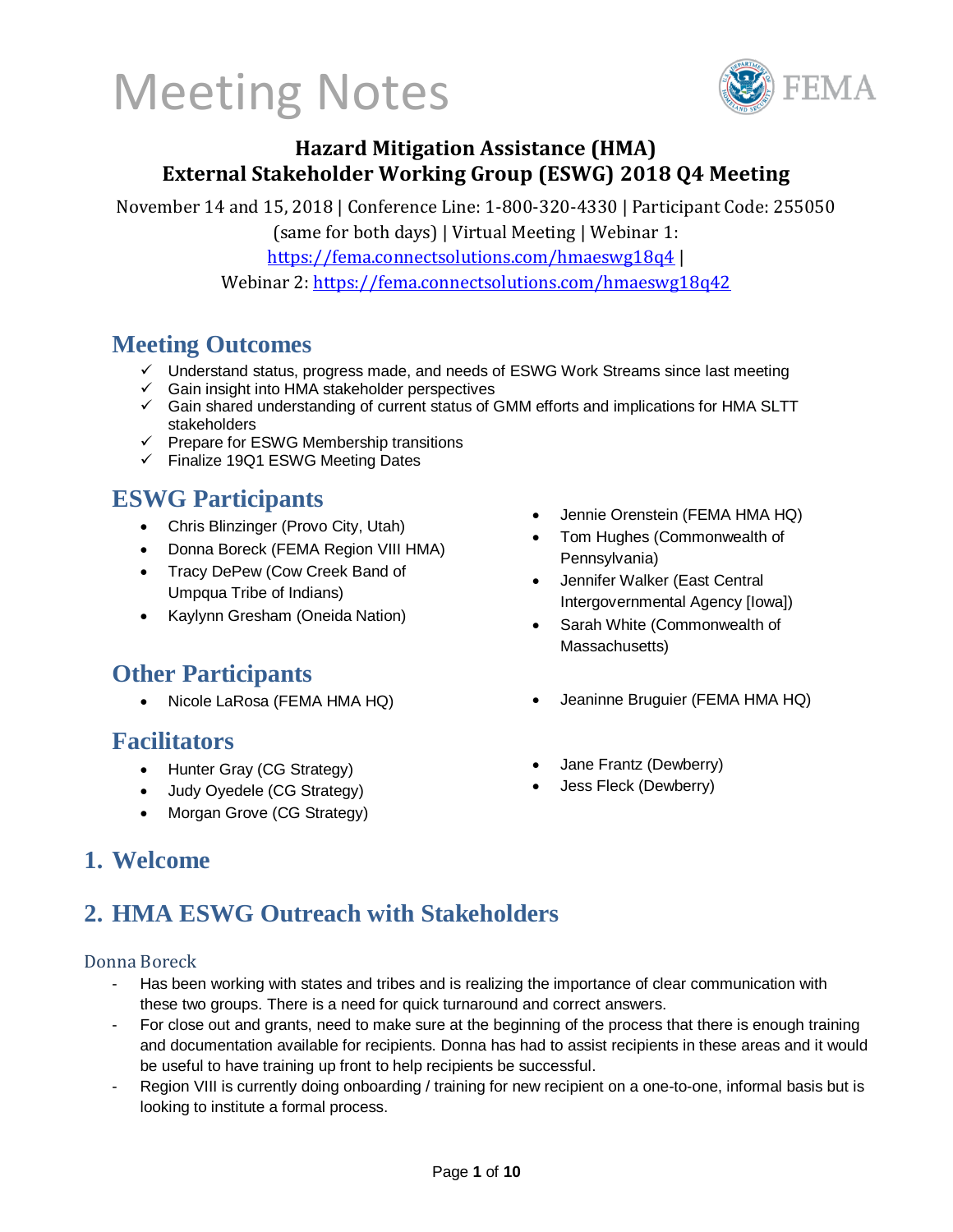

#### Tracy DePew

- Presented updates and socialized work of HMA ESWG to national Tribal Emergency Management Association (TEMA) conference participants, Region X State Hazard Mitigation Officers (SHMOs), and Oregon Tribal Preparedness Coalition (meets quarterly).
- Engaging with National Weather Service (NWS) and Oregon Department of Transportation (ODOT). Tried to get face time with people doing HMA work to tell them about the work tribes have to do for Hazard Mitigation.
- For 2019, Tracy is planning to connect to emergency managers in the 7-county service area near Cow Creek. There are new managers that need to be onboarded and he will be reaching out to them.
- He will be presenting in February at Cow Creek Culture Conference, focusing on hazard mitigation (HM).
- Internally beginning work on continuity of government plan for Cow Creek. Trying to leverage what he's learned over last couple of years with ESWG and through HM planning efforts for the tribe.
- Tracy looking to present at Oregon Prepared (April 2019) conference focusing on HM and tribes. Region X was first tribe to apply for Enhanced Plan status for their tribe's HM plan. Will try to get this status and leverage it to show other tribes that they can do it too.
	- Nicole proposed that the 2019 Annual HM Workshop might be a platform for Tracy to connect with Region X partners.

#### Kaylynn Gresham

- Sharing information locally during monthly Regional meetings in her state and with Wisconsin Tribal Emergency Management Alliance (WiTEMA).
- Kaylynn's tribe is not going through FEMA grants to update their tribe's HM plan, instead they're going through the Wisconsin Disaster fund to update their HM plan.
- Someone from FEMA worked with them a month ago to take pictures for trainings and outreach at EMI.
- In process of implementing RAVE alert system (an emergency notification system) at organization and in communities.
- Getting ready to bring 2019 TEMA Conference to Wisconsin during the third week in August, Monday Friday.

#### Tom Hughes

- Shared notes from 2018 Q3 ESWG Meeting with SHMOs in Region III, Natural Hazard Mitigation Association (NHMA), and American Planning Association (APA). Tom talks about the work of the ESWG with other SHMOs. Recommends that new SHMOs visit other states to see how they do the work and inform them of what SHMOs can and can't do.
- Tom's organization is absorbing National Flood Insurance Program (NFIP) duties, so he is also currently serving as the PA state NFIP Coordinator. Tom has been busy with that.

#### Jennifer Walker

- After the 18Q3 ESWG meeting in Colorado, ECIA sent out quarterly newsletter and did a writeup on ESWG for the regional newspapers. No immediate plans for future.
- Continues work on flood buyouts, focusing on generators and sirens that they can't get money for right now.
	- o ACTION: Jennifer to find ECIA newsletter and/or regional newspaper digital copies about ESWG and share with the ESWG.
- Jennifer also noted that some local jurisdictions in her area (IA) use for-profit firms based in CA that write hazard mitigation plans that aren't being approved. This is having the broader impact that Jennifer isn't able to apply for funding on their behalf because the plans are being written by people who don't fully understand the local/regional risks.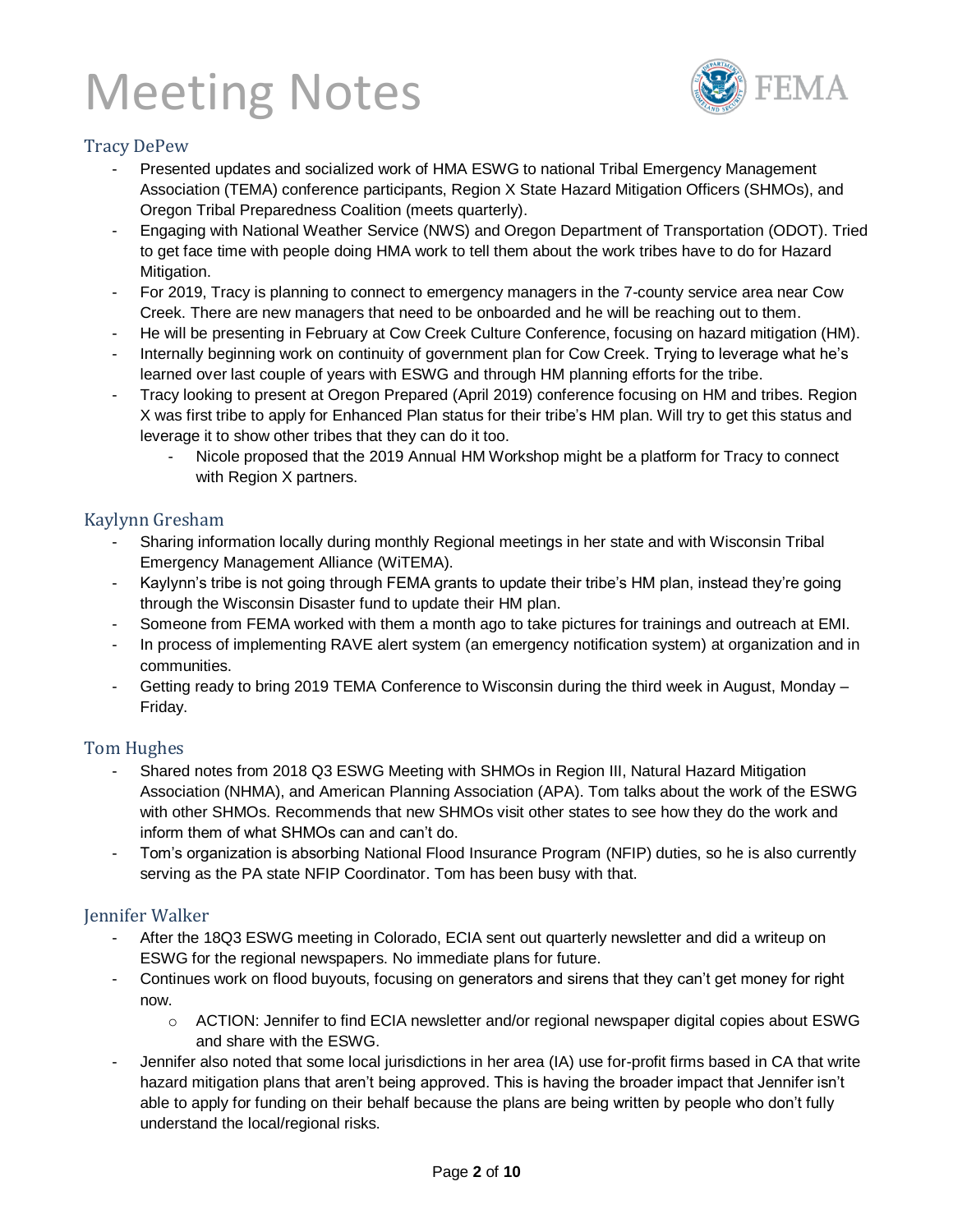

- $\circ$  Sarah noted that this is an area she would like to explore further with this group. Highlighting that in terms of HMA grant rules and requirements (e.g., 2 CFR 200), there may be some misalignment with the ultimate purpose of hazard mitigation. Many communities are forced to compete in the commercial/private market. Is it possible to tweak national policy around how grants are funded, how communities are implementing the development of these documents?
- o ACTION: ESWG Support to add to 19Q1 ESWG Meeting Agenda topics list.

#### Sarah White

- Holding an EMI G-318 "Local Mitigation Planning Workshop" course in Massachusetts this week. Sarah is networking with course participants and talking with them about mitigation.
- In October, Nicole sent out questions regarding the public facing website. Sarah asked different groups (FEMA HMA Branch POC's who work with all states and tribes, other New England state SHMOs, and two tribal officers) to provide feedback about usability, content, functionality, and other comments. Sarah saw this as an opportunity to use herself as a mouthpiece to solicit wider feedback. This exercise was a good demonstration of a process that can reach more people.
- Sarah received a call from the Minnesota SHMO, who mentioned that FEMA staff had pointed the MN SHMO to reach out to Sarah to talk about Massachusetts' HM and Climate Adaptation Plan. Sarah discussed it with her and shared some of the pitfalls. People are asking her about FEMA HQ news because she is on this external group.
	- $\circ$  Sarah submitted an abstract for the 2019 HM Workshop where she would overview the HM and Climate Adaptation Plan process. The session would focus on what is transferable and beneficial for others, particularly given that HM planning and climate adaptation planning have similarities but very few states are doing both together.
	- $\circ$  Sarah also submitted a similar session proposal to APA and considered a potential webinar presentation.
- It'd be helpful to hear from FEMA HQ about what the plans are to revise the HMA Guidance. Sarah has heard that there may be a shift to allow more flexibility for states/tribes in the pending Guidance updates. For some communities, creating a hundred-page document isn't always useful for them. Some communities have specific interests and revised their plan to best fit with what their people are interested in, relegating other things that aren't as interesting (meeting planning, disaster declaration) to the appendix.
	- $\circ$  Open question for HMA: Is the structure/order of an HM plan a critical sticking-point, or if all the necessary content is included will FEMA accept plans with different orders? The reasoning is that some stakeholders at the SLTT level aren't always concerned with what goes up front in the HM Plan, and so they may lose interest in the entire document when what they want is at the back.
	- $\circ$  Some of the things not useful to communities are very useful for other audiences, such as universities. More and more universities are asking for more of that type of information.
	- $\circ$  Within FEMA, there is a new push to have HM planning be part of the overall community development and planning conversation.

#### **3. HMA Updates**

- Disaster Recovery Reform Act (DRRA) was passed and mitigation is now at the forefront. Agency overall sees it as a positive thing. DRRA is viewed as forward leaning. HMA hasn't been able to put out a lot of public messaging yet, primarily because we're working hard to put together plan about how new programs would look.
	- $\circ$  HMA is working internally with FEMA legal counsel to determine when and how to engage with External Stakeholders, as well as what can be divulged.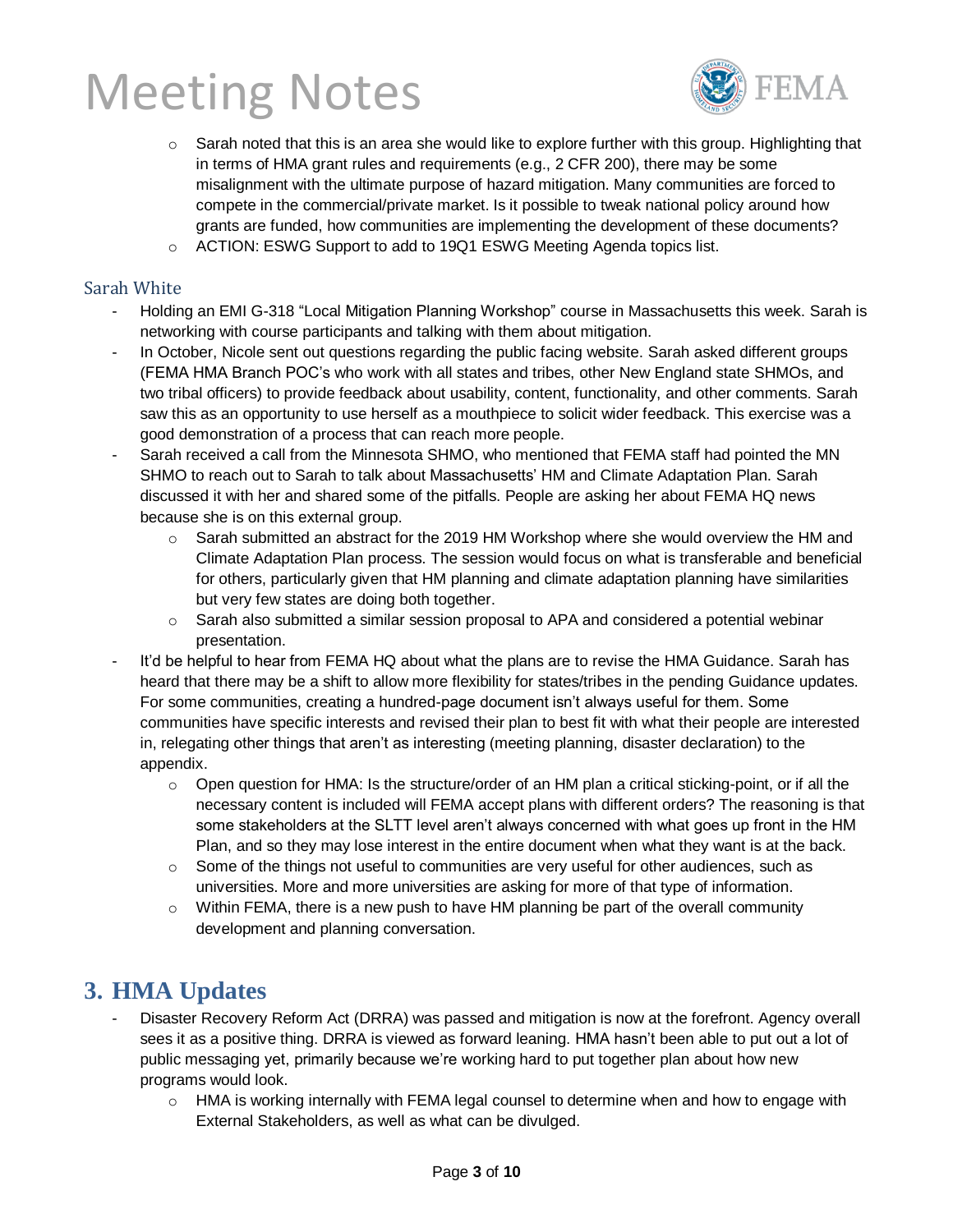

- o Outreach and messaging will be a huge component, but HMA doesn't have much official messaging to share currently.
- o Fire Management Assistance Grants-HMGP (FMAG-HMGP) are now permanent.
- o National Public Infrastructure Predisaster Mitigation Assistance (NPI-PDMA) is moving forward quickly.
- Feedback from ESWG members:
	- $\circ$  Members noted that it would be helpful for HMA to provide more details relevant to each bullet.
	- $\circ$  Members noted that explanation about the thought process behind some of the changes would be helpful. Sarah noted that the Massachusetts Public Assistance (PA) coordinator has been asked to brief the State Director about her concerns regarding the change, but there are so many things that it's too premature to know what to be concerned about. Sarah noted a particular interest in penalties and incentives for project close-out.
	- o FEMA has a public website to inform about each section of DRRA: [https://www.fema.gov/disaster-recovery-reform-act-2018.](https://www.fema.gov/disaster-recovery-reform-act-2018)
	- $\circ$  ACTION: ESWG Members to send (1) questions, (2) potential topic areas for the 19Q1 ESWG meeting, or (3) other FEMA areas they think could be helpful and contribute to a particular topic discussion to HMA and ESWG Support.
	- $\circ$  Sarah noted that there's a fear that external stakeholders do not understand the process being used to engage stakeholders as DRRA is built up and rolled-out.
		- **■** Jennie noted that FEMA is working through that and noted that they're trying to take an approach that acknowledges saying "we don't have much as an update at this point" is better than no update at all.
	- o Tracy noted that Cooperating Technical Partners (CTP) grants available through RiskMAP may be a low-hanging fruit opportunity for tribes to document flooding potential in risk mapped areas.
- Other updates
	- o FY18 Pre-Disaster Mitigation (PDM) and Flood Mitigation Assistance (FMA) Application period is open. The period opened on October 1,2018 and will close on January 31, 2019.
		- ACTION: For ESWG Members that participated in the FY18 PDM and FMA Application Period webinars, provide any feedback you have to HMA.

### **4. HM Workshop 2019**

- HMA received 114 abstracts. On Monday 11/26, members should be receiving an email from HMA Workshop inbox with a link to SurveyMonkey site to let ESWG members review and rank all abstracts. ESWG Members will have at least one week to review.
	- o ACTION: 2019 HM Workshop Team to send HMA ESWG submitted abstracts for review.
	- o ACTION: HMA ESWG Members to review submitted abstracts for 2019 HM Workshop
- Dates of HM Workshop are April 1-5.
	- o ACTION: Jennine Orenstein/Nicole LaRosa will confirm with HM Workshop POC regarding plans for Workshop duration – are the number of days for the workshop being cut down?

#### **Trivia Night**

- HMA coordinating with EMI. Sarah has extra questions from last year. Brian Adams also has a list of questions. HMA looking for ESWG Member to consider co-hosting, potentially Chris Blinzinger.
	- o ACTION: ESWG Support to follow-up with Chris Blinzinger.
	- o ACTION: ESWG Support to follow-up with Bryan Adams regarding existing, and extra questions that could be used.

#### **HMA ESWG Happy Hour / Social Gathering**

ESWG agreed to have this off-campus, and just for ESWG members. Specific day/evening remains TBD.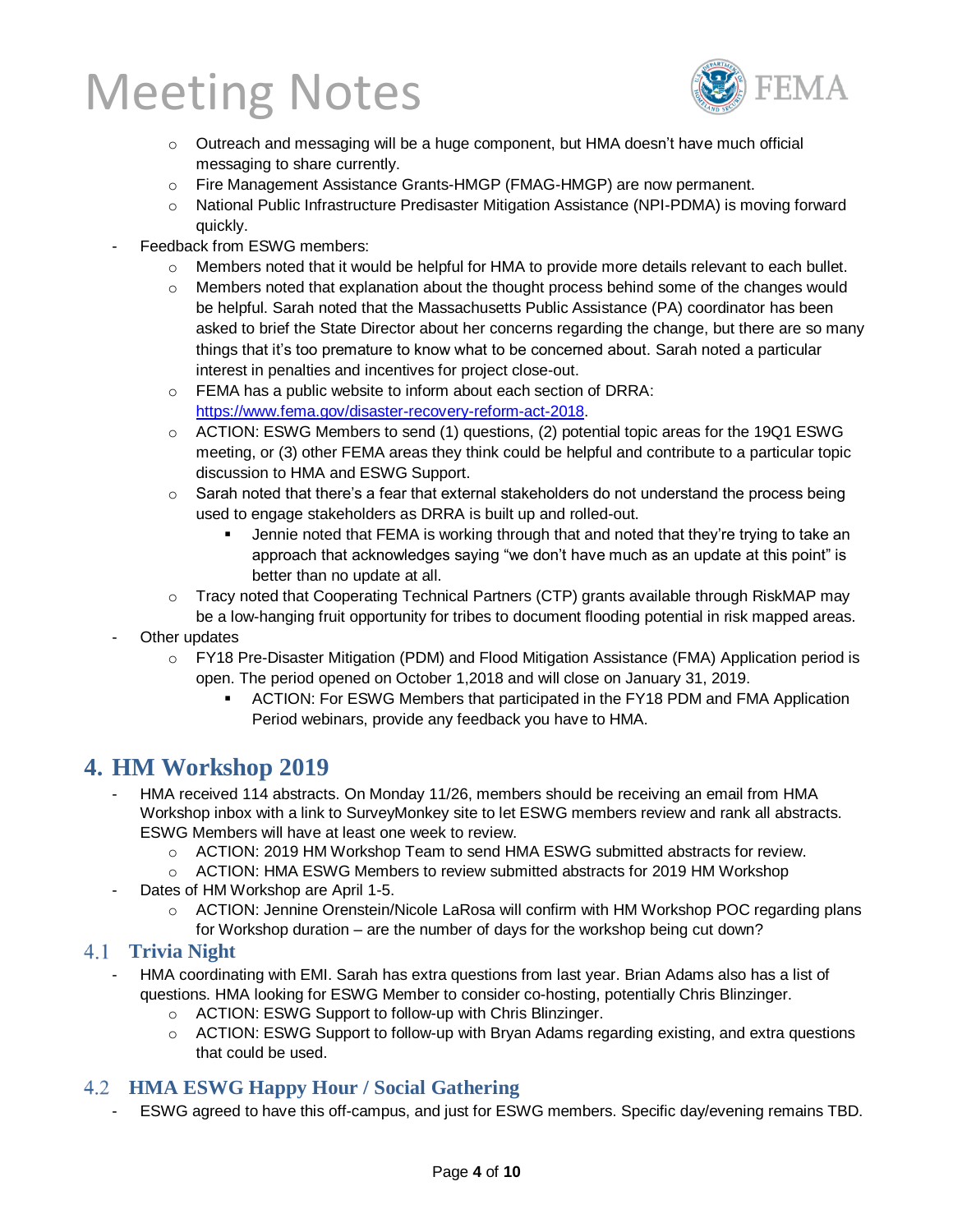

#### **Mitigation Project Site Visit(s)**

- HMA received approval for up to 2 site visits. Visits could be going to the same place twice or two different places. HMA is looking for project site(s) being no more than ½ day each, and they should be located within 60-90-minute drive time radius around EMI. HMA will be getting a bus and driver.
	- $\circ$  Tom agreed to help with finding a site and setting up some inroads to places they can visit.
	- o HMA is looking for an opportunity to visit either a site where there is currently a problem and what's being done about it or a site where there *was* a problem and to see what was done to fix it.

#### **Facilitated Tribal Conversation**

- Went very well last year and HMA would like to replicate success by having Tribal ESWG Members facilitating from the front.
	- $\circ$  2019 conversation could be an opportunity to introduce the new leadership within FEMA External Affairs National Tribal Affairs Advisor (NTAA; Bambi Kraus) to the conversation. There is a third person in that office at HQ now, Laurence, who will be working more directly on FIMA and mitigation.
	- $\circ$  ESWG members recommended focusing on what's new on HMA in Indian Country (e.g., new FEMA NTAA, new HMA ESWG tribal member, possibly first approved Enhanced Plan status for tribal HM plan) might be a good kick starter to the conversation, but also want to leave room for it to take an organic path.
	- o Kaylynn and Tracy agreed to lead this session again.
	- o Kaylynn recommended that tribal HM Workshop presenters be invited and encouraged to attend the conversation so that they can offer their perspectives and honor successes they've seen.

### **5. HMA ESWG Membership Transition Planning**

|                    | <b>Rolled/Rolling Off</b>                                           | <b>Rolling On</b>                                                   |
|--------------------|---------------------------------------------------------------------|---------------------------------------------------------------------|
| <b>State</b>       | <b>Miles Anderson (Florida)</b>                                     | James Poppen (SD)                                                   |
| Local              | George De La O (County of Los<br>Angeles, California)               | Jennifer Gerbasi (Terrebonne Parish<br>Consolidated Government, LA) |
| <b>Tribal</b>      | Tracy DePew (Cow Creek Band of<br>Umpqua Tribe of Indians [Oregon]) | Kymmie Scott (Tolowa Dee-ni' Nation<br>[Oregon-California])         |
| <b>FEMA Region</b> | Donna Boreck (Region VIII)                                          | Daniel Jones (Region VIII)                                          |
| <b>FEMA Region</b> | Dorothy Cook (Region VI)                                            | Stacy Robarge-Silkiner (Region VII)                                 |

- HMA received 45 applications total roughly half were from local levels. There were far fewer FEMA Regional applicants than usual.
- Nicole briefly reviewed the process: Nicole and Jeaninne reviewed all applications and then made initial recommendations based on the selection criteria from the application.
	- o Additionally, HMA considered geographic diversity and thought it was important to bring in a state member from west of the Mississippi.
	- o HMA received four tribal applications, which were shared with Tracy, Paula, and Kaylynn. There was agreement on which members to bring in and all new members have accepted.
- ACTION: Nicole LaRosa will initiate an invitation between outgoing and incoming members to allow for the passing forward of institutional knowledge.
	- o ACTION: ESWG Support will continue to work with new Members regarding 19Q1 availability.
- Tracy will have Kymmie shadow him at the 19Q1 meeting. Their two tribes already work together so it won't be a stretch to provide her some background.
- One concern was raised that there's a possibility that Paula may not be able to continue serving on the ESWG.
	- o ACTION: HMA (Nicole LaRosa/Jennie Orenstein) will reach-out to Paula and confirm if she will be staying on.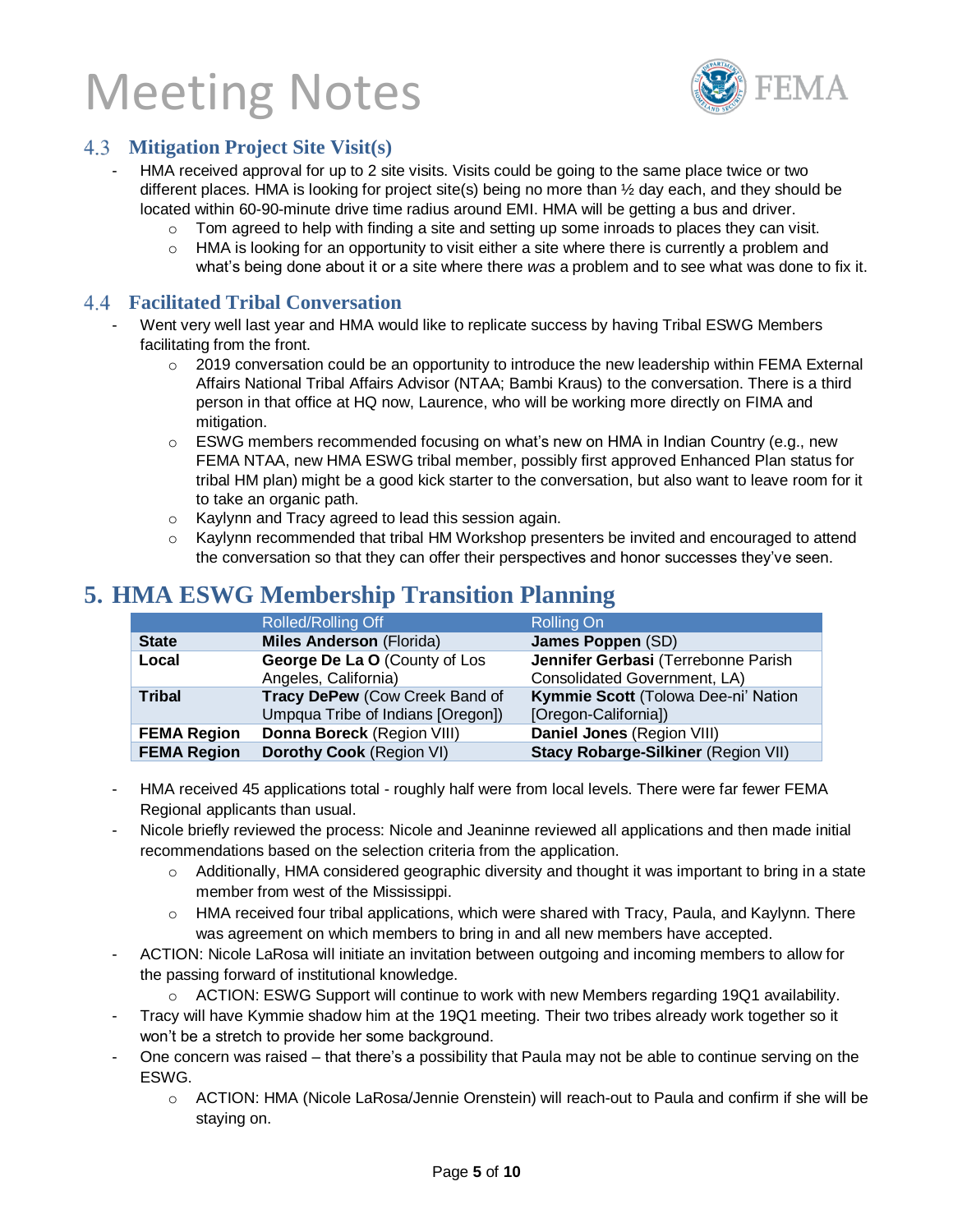

- $\circ$  DECISION: If Paula is unable to continue working on the ESWG, Tracy agrees to stay on with the understanding that the group would actively recruit for someone from another tribe.
- o Kaylynn recommended working with Paul Downing (Passamaquoddy Tribe at Indian Township) to identify more potential tribal ESWG members.
- DECISION: Time will be allocated in the 19Q1 meeting so that each peer group can meet to do their transition and there will be a larger all ESWG member transition session.
	- $\circ$  ACTION: Nicole LaRosa will reach out to Jennifer Walker to ascertain what information was and wasn't provided when she joined the ESWG, prior to her first meeting. Nicole and Jennifer will talk offline to figure out best practices for these transitions since they will now be happening more often.
	- $\circ$  Communication will be sent to the new members ensuring they know what to bring for the Q1 meeting and what to think about in terms of priorities.
		- ACTION: ESWG Support to add [annual] ESWG priorities as 19Q1 ESWG agenda topic.

### **6. 2019 Q1 Meeting Planning**

- Review and finalize 19Q1 meeting dates:
	- $\circ$  ACTION: Nicole LaRosa will ask Jim Poppen about his availability around the February dates.
	- $\circ$  ACTION: ESWG Support will send out a few more options for times in late February/early March.
	- $\circ$  Late February or early March would probably be a more ideal time for states and tribes, given the FY19 Pre-Disaster Mitigation (PDM) and Flood Mitigation Assistance (FMA) application cycle.
- Tentative Agenda Topics
	- $\circ$  National Response Framework updates and what Community Lifelines will mean for HMA.
	- o Disaster Recovery Reform Act (DRRA) and potential implications on HMA programs.
	- $\circ$  Urban Wildfires might fit into DRRA conversation, but urban wildfires are uniquely distinct.
	- $\circ$  Time as peer groups for ESWG membership transition and knowledge sharing.
	- o Time as a full group for ESWG membership transition and knowledge sharing.
	- $\circ$  Mitigation project site(s) ACTION: Tom Hughes and Region III SHMOs will discuss further ideas.
	- o FEMA systems and website updates:
		- **E** HMA website
		- **ERMA Go** formerly known as FEMA Grants Management Modernization (GMM).
		- Pivot new NFIP system being implemented.
	- $\circ$  How ESWG Members can talk about what occurred, what was learned, and what participants will take-away from the meeting.
	- $\circ$  If there's anything that FEMA could benefit from the group's expertise and needs to get feedback on, HMA is encouraged to bring those things to the ESWG.
		- Multiple members suggested the ESWG be used as a sounding board for feedback, instead of being presented to by FEMA.
	- $\circ$  Interim guidance checking in with ESWG about how it's going.
		- HMA is prohibited from discussing policy in development with non-FEMA staff. However, HMA can instead have listening sessions with open ended discussion questions.
	- $\circ$  DRRA There are certain sections of this that will be important to hear feedback on from the ESWG. Certain aspects of DRRA are expected to have big impacts. Wildfire is one of those. Another is 'big mitigation' that is multi-jurisdictional and that HMA has been encouraging and it fits with DRRA about the intent there.
		- ACTION: HMA (Nicole LaRosa) and ESWG Support will process potential 19Q1 topics to bring to the ESWG for comments/feedback.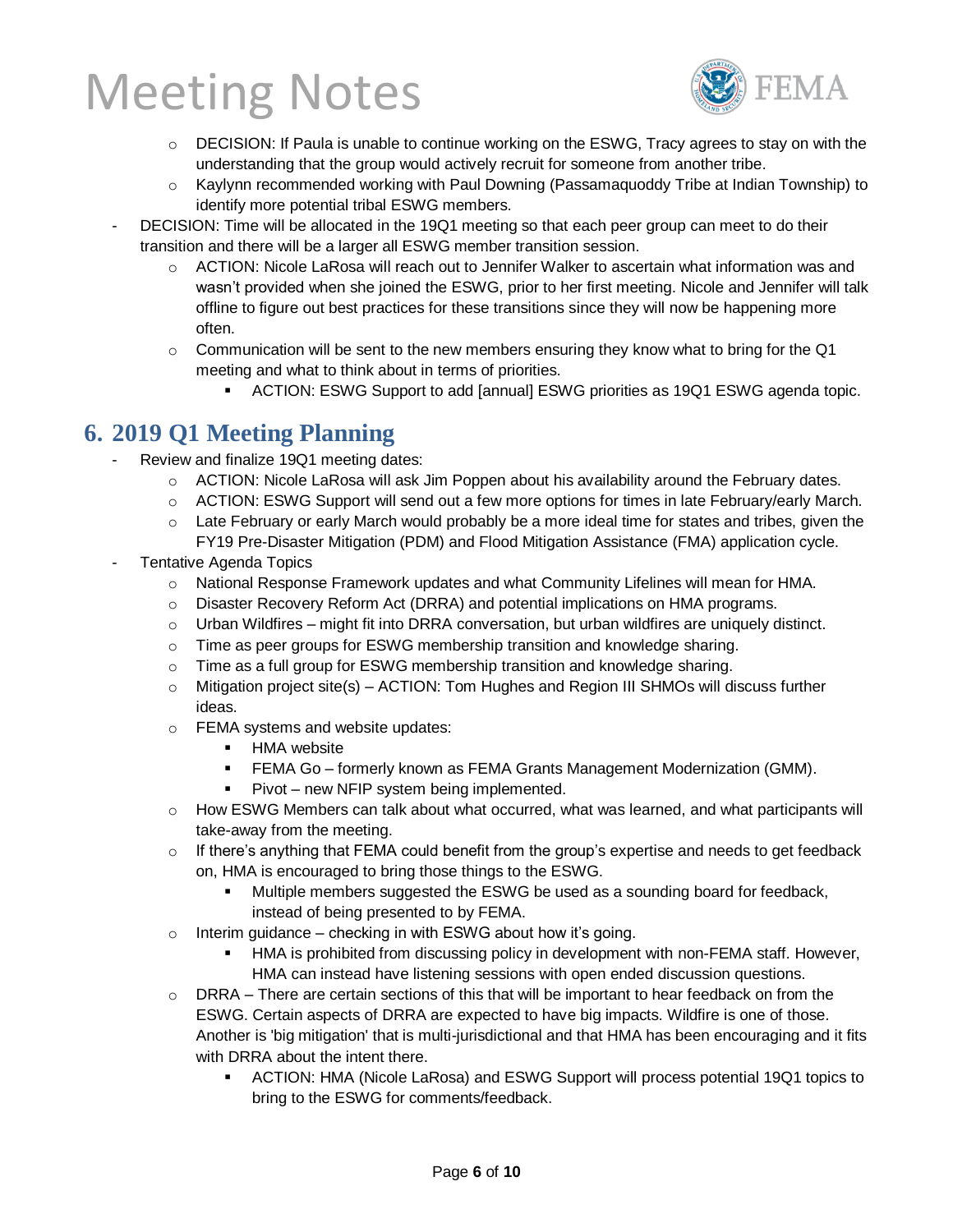

### **7. Work Stream Updates**

#### **Mitigation Core Competencies**

- Tom noted that development of HMA101 course as pre-workshop training is the current priority.
	- o ACTION: Nicole LaRosa will connect Jim Poppen (new ESWG Member from SD) with Sarah White and Tom Hughes by end of November.
	- o ACTION: Jennie Orenstein will talk with Tara Seibold (HMA) to identify what support is needed to get HMA101 developed and delivered.
- Tom is looking for commitment and buy in from FEMA about this project.
	- $\circ$  ACTION: Jennie Orenstein to connect with Tom Hughes to discuss work stream support, possibly including Chris Blinzinger if he's interested.
- Tracy suggested potentially reframing as "critical core competencies."
	- o Jennie noted that there might a connection point in the ongoing tribal engagement work, in terms of identifying the critical needs, steps, and milestones.
- Tracy has received feedback from other tribal stakeholders asking about what FEMA Integration Team (FIT) team members look like for tribes. Suggested consideration of technical assistance for FIT team members to provide to tribes just-in-time.

#### **Advance Assistance**

- HMA Advance Assistance Discovery Findings Report and Executive Summary have been completed.
- HMA is working to figure out what comes next.

#### **Tribal Engagement & Communications**

- HMA connected with several people to work through the draft HMA Tribal Engagement Strategy and draft FY19 HMA Tribal Engagement Implementation Plan. Revisions to both documents are being incorporated based on the feedback provided by the HMA Tribal Engagement Task Force.
- HMA extended an offer for ESWG Members to identify tribal stories, similar to the one about the Santa Clara Pueblo in the latest Mitigation Minute, if they want to share mitigation stories through that or other HMA channels.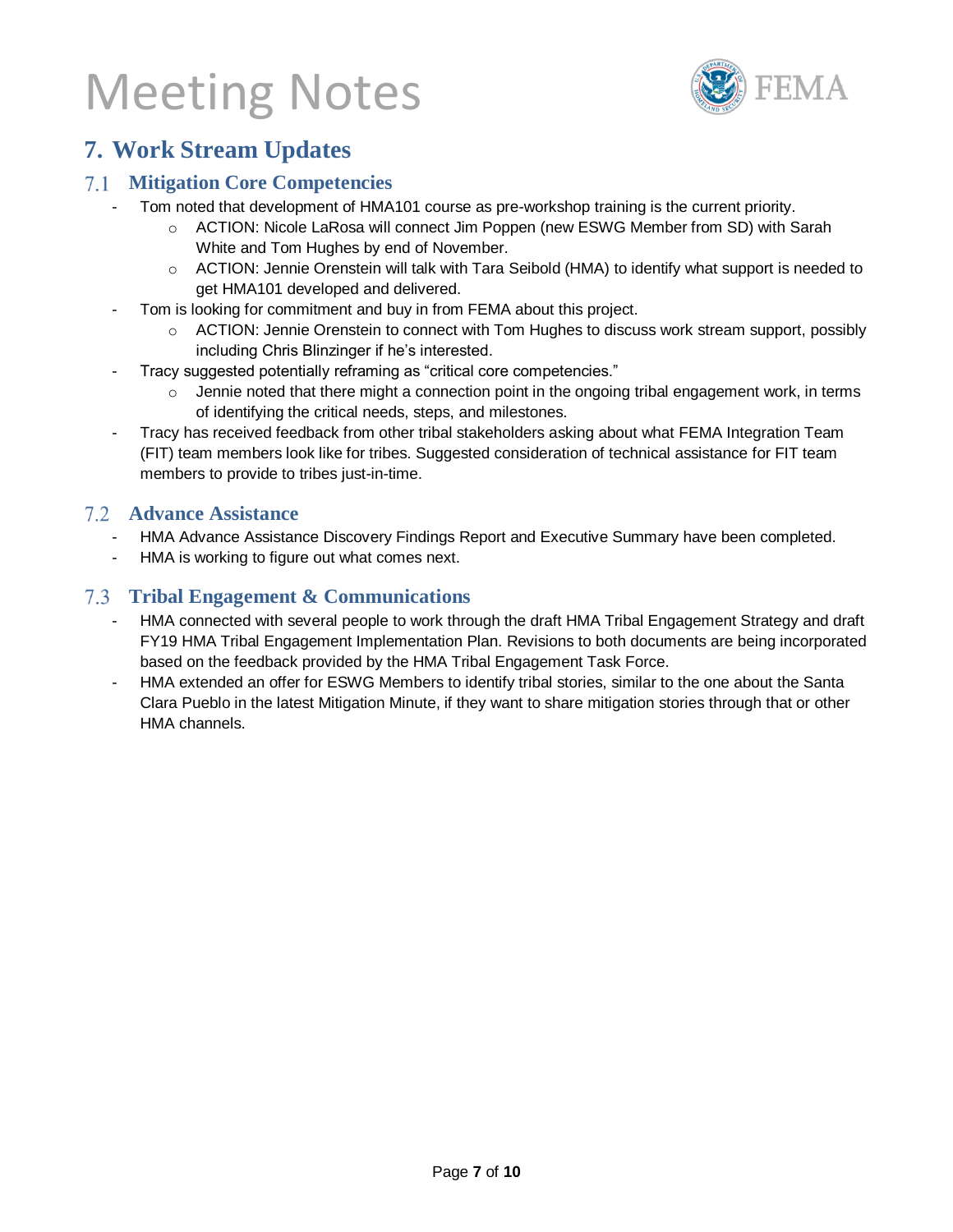

## **8 Action Items**

| $\#$                    | <b>Action Item</b>                                                                                                                                                                                                             | <b>Owner</b>                          | <b>Due</b> | <b>Notes</b>             |
|-------------------------|--------------------------------------------------------------------------------------------------------------------------------------------------------------------------------------------------------------------------------|---------------------------------------|------------|--------------------------|
| $\mathbf{1}$            | HMA ESWG Members to review submitted abstracts for<br>2019 HM Workshop.<br>https://www.surveymonkey.com/r/RYFBRSG                                                                                                              | <b>ESWG Members</b>                   | 11/30/2018 |                          |
| $\mathbf{2}$            | ESWG Members to send (1) questions, (2) potential topic<br>areas for the 19Q1 ESWG meeting, or (3) other FEMA areas<br>they think could be helpful and contribute to a particular<br>topic discussion to HMA and ESWG Support. | <b>ESWG Members</b>                   | Dec-18     |                          |
| $\overline{\mathbf{3}}$ | For ESWG Members that participated in the FY18 PDM and<br>FMA Application Period webinars, provide any feedback<br>you have to HMA.                                                                                            | <b>ESWG Members</b>                   | 12/19/2018 |                          |
| 4                       | Continue to work with new Members regarding 19Q1<br>availability.                                                                                                                                                              | <b>ESWG Support</b>                   | 11/30/2018 |                          |
| 5                       | Send out additional options for 19Q1 meeting times in late<br>February/early March.                                                                                                                                            | <b>ESWG Support</b>                   | 11/30/2018 |                          |
| 6                       | Follow-up with Bryan Adams regarding existing, extra<br>questions that could be used                                                                                                                                           | <b>ESWG Support</b>                   | 12/7/2018  |                          |
| $\overline{\mathbf{z}}$ | ESWG Support to update 19Q1 ESWG Meeting Agenda<br>topics list based on 18Q4 meeting notes and bring back to<br><b>ESWG for comments.</b><br>Add [annual] ESWG priorities                                                      | <b>ESWG Support</b>                   | Jan-19     | Depen<br>dent<br>on $#2$ |
| 8                       | Talk with Tara Seibold (HMA) to identify what support is<br>needed to get HMA101 developed and delivered.                                                                                                                      | Jennie Orenstein                      | <b>TBD</b> |                          |
| 9                       | Connect with Tom Hughes to discuss Mitigation Core<br>Competencies work stream support, possibly including Chris<br>Blinzinger if he's interested.                                                                             | Jennie Orenstein                      | <b>TBD</b> |                          |
| 10                      | Confirm with HM Workshop POC regarding plans for<br>Workshop duration $-$ are the number of days for the<br>workshop being cut down?                                                                                           | Jennie<br>Orenstein,<br>Nicole LaRosa | <b>TBD</b> |                          |
| 11                      | Jennifer to find ECIA newsletter and/or regional newspaper<br>digital copies about ESWG and share with the ESWG.                                                                                                               | Jennifer Walker                       | 12/19/2018 |                          |
| 12                      | 2019 HM Workshop Team to send HMA ESWG submitted<br>abstracts for review.                                                                                                                                                      | Mitch Levinson                        | 11/21/2018 | Done                     |
| 13                      | Initiate an invitation between outgoing and incoming<br>members to allow for the passing forward of institutional<br>knowledge.                                                                                                | Nicole LaRosa                         | 11/30/2018 |                          |
| 14                      | Connect Jim Poppen (new ESWG Member from SD) with<br>Sarah White and Tom Hughes by end of November                                                                                                                             | Nicole LaRosa                         | 11/30/2018 |                          |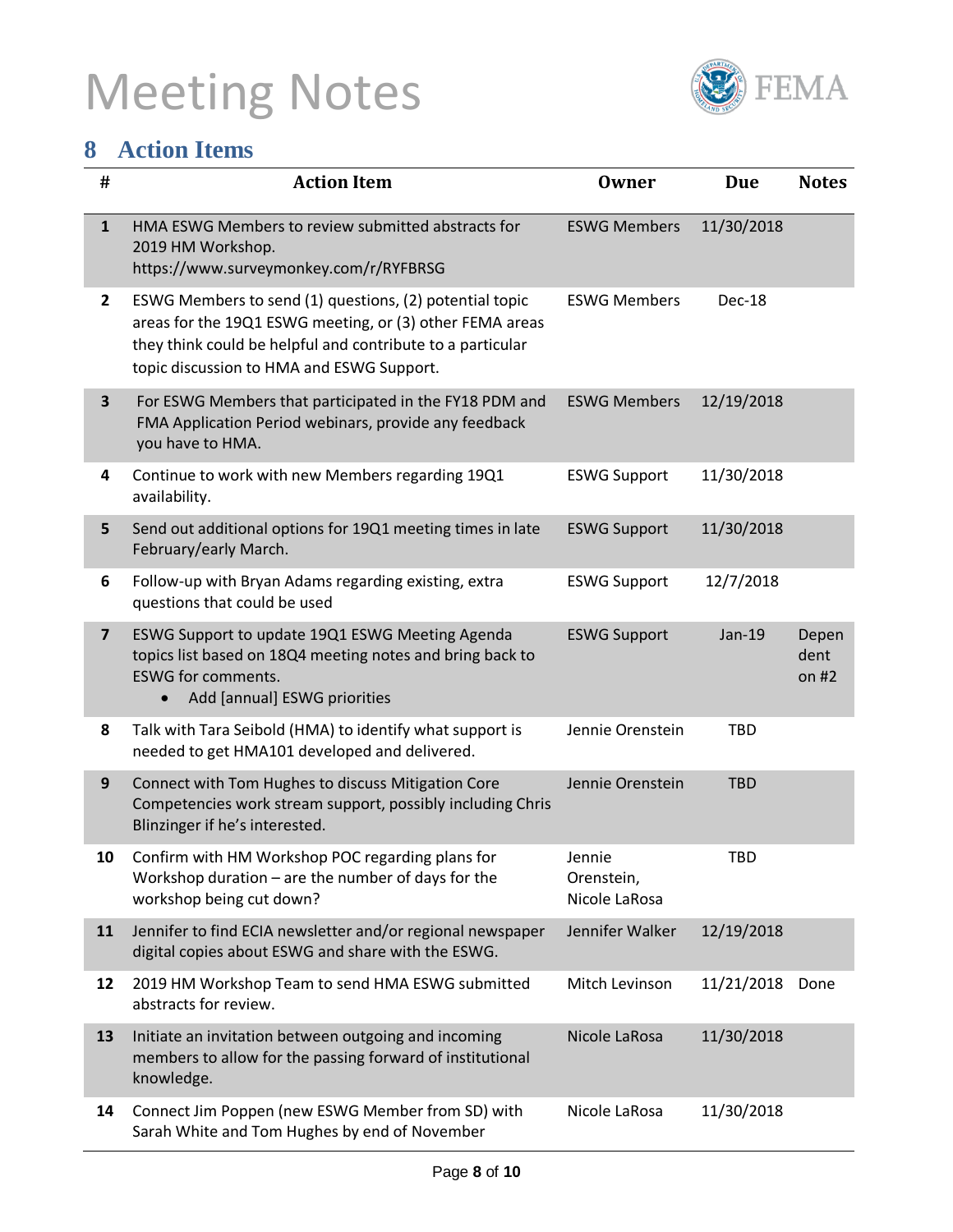

| #  | <b>Action Item</b>                                                                                                                             | Owner                                            | Due        | <b>Notes</b> |
|----|------------------------------------------------------------------------------------------------------------------------------------------------|--------------------------------------------------|------------|--------------|
| 15 | Follow-up with Chris Blinzinger about Trivia Night                                                                                             | Nicole LaRosa                                    | <b>TBD</b> |              |
| 16 | Reach out to Jennifer Walker to ascertain what information<br>was and wasn't provided when she joined the ESWG, prior<br>to her first meeting. | Nicole LaRosa                                    | TBD        |              |
| 17 | Ask Jim Poppen about his availability around the February<br>dates. Is there any flexibility in the period he indicated a<br>conflict?         | Nicole LaRosa                                    | TBD        |              |
| 18 | Reach-out to Paula Gutierrez and confirm if she will be<br>staying on in 2019.                                                                 | Nicole LaRosa,<br>Jennie Orenstein               | 12/7/2018  |              |
| 19 | Discuss further ideas for mitigation project site(s) for 19Q1<br>ESWG meeting.                                                                 | Tom Hughes,<br><b>Region III</b><br><b>SHMOS</b> | TBD        |              |